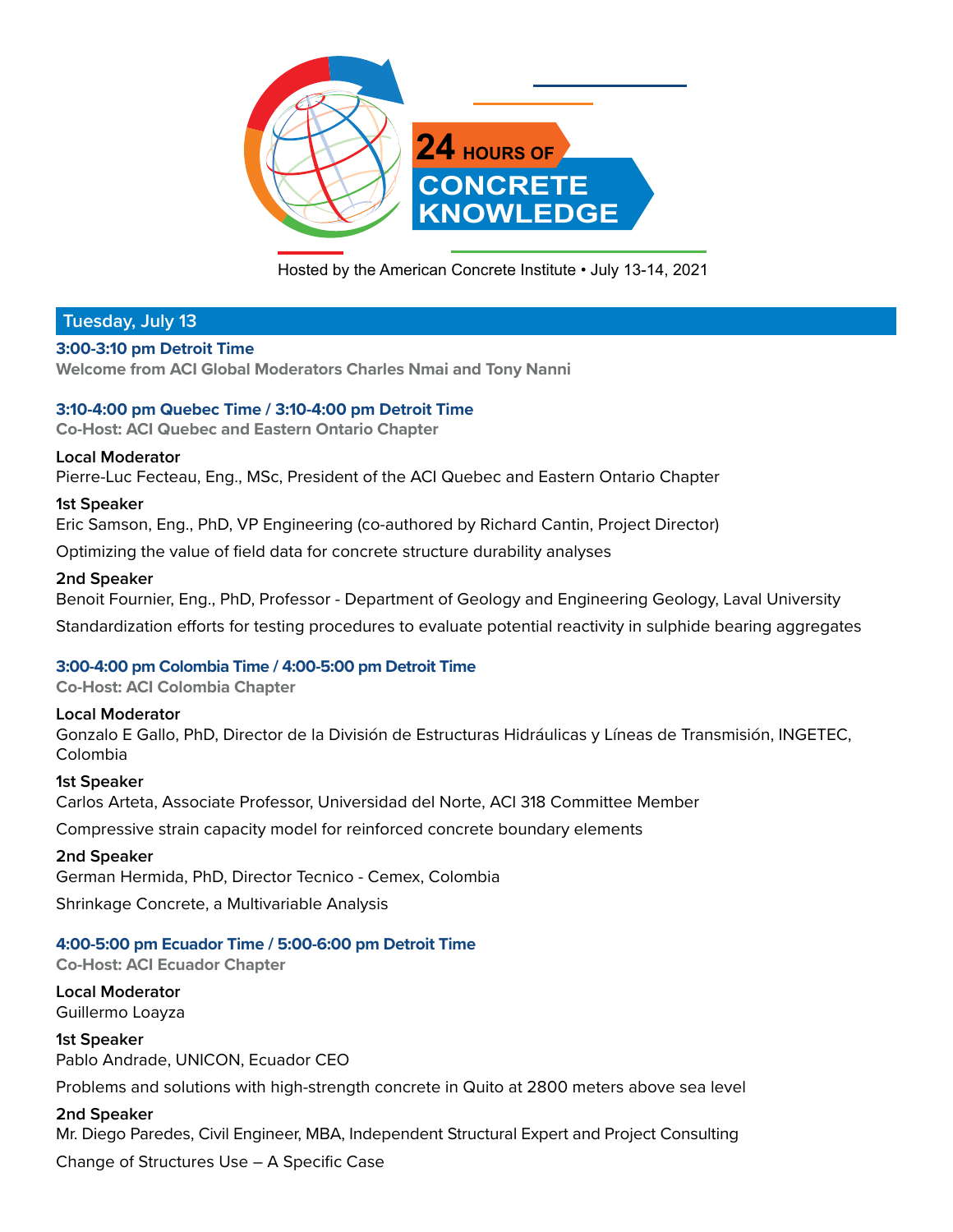# **Tuesday, July 13**

## **5:00-6:00 pm Mexico City Time / 6:00-7:00 pm Detroit Time Co-Host: ACI Central & Southern Mexico Chapter**

**Local Moderator** José Alfredo Rodríguez Campos, ME

**1st Speaker** Alma Luisa Reyes Zamorano, MSc Durable concrete in Mexico **2nd Speaker** Sergio Manuel Alcocer Martínez de Castro, PhD

ACI in Mexico and Latinamerica – possible futures

# **5:00-6:00 pm Guatemala City Time / 7:00-8:00 pm Detroit Time**

**Co-Host: Instituto del Cemento y del Concreto de Guatemala (ICCG)**

# **Local Moderator**

Xiomara Sapón-Roldán

## **1st Speaker**

Luis Velásquez, Investigation and Development Center Manager of Cementos Progreso

LC3 Concrete experience in Guatemala

## **2nd Speaker**

Plinio Estuardo Herrera Rodas, Concrete Research and Development Manager at Cementos Progreso

Opportunities for Technological Innovation in the Concrete Industry, Due to the Covid 19 Pandemic. The Guatemalan Experience

## **5:00-6:00 pm Hermosillo Time / 8:00-9:00 pm Detroit Time**

**Co-Host: ACI Northwest Mexico Chapter**

## **Local Moderator**

Arturo Gaytan Covarrubias, Sustainability and Innovation Manager

## **1st Speaker**

Genaro Salinas, Independent Concrete Construction Consultant

Large Dimension Industrial Floor Slabs

## **2nd Speaker**

Roberto Stark, President of Stark+Ortiz

The Influence of ACI in projects in Mexico and Latinoamerica

# **Wednesday, July 14**

# **1:00-2:00 pm Auckland Time / 9:00-10:00 pm Detroit Time**

**Co-Host: Concrete NZ Learned Society (New Zealand)**

## **Local Moderator**

Nicholas Brooke, President - Compusoft Engineering Limited

## **1st Speaker**

Ken Elwood, Professor of Structural Engineering - The University of Auckland

Hollow-core floors in earthquakes – assessment and retrofit

## **2nd Speaker**

Tim Shannon, Technical Director - Lewis Bradford Consulting Engineers

Tūranga Library Christchurch – Concrete Innovations to Achieve Low Damage Seismic Design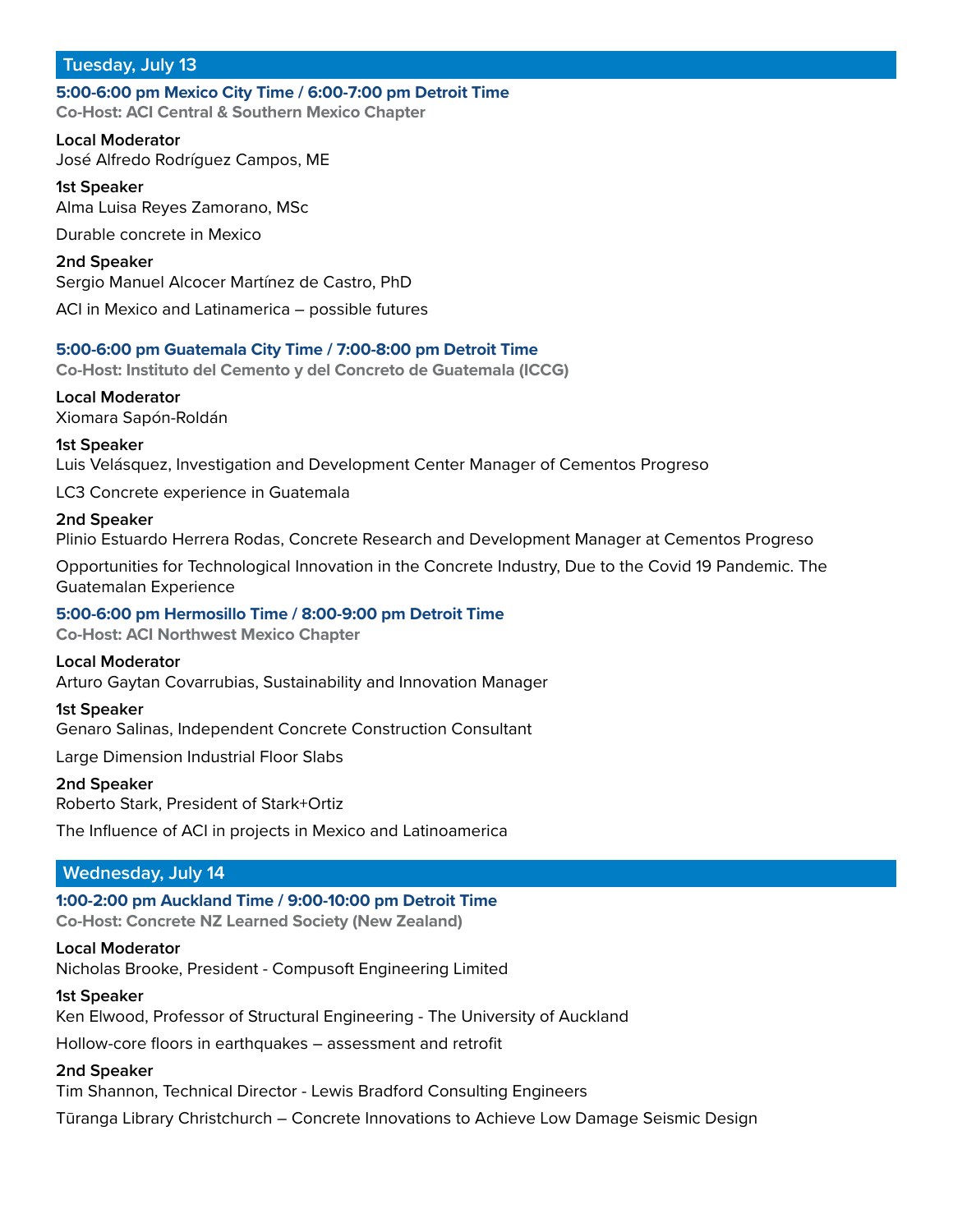**Noon-1:00 pm Sydney Time / 10:00-11:00 pm Detroit Time Co-Host: Concrete Institute of Australia (CIA)**

**Local Moderator** David Millar, Chief Executive Officer, Concrete Institute of Australia

**1st Speaker** Shan Kumar, National President, Concrete Institute of Australia Innovation in Prefab Concrete Construction **2nd Speaker** Rodney Paull, Technical Director & Durability Consultant–Materials Technology, GHD

International Update on Formal Durability Planning in Design, Construction and Operational Maintenance

## **Noon-1:00 pm Tokyo Time / 11:00 pm-Midnight Detroit Time**

**Co-Host: Japan Concrete Institute (JCI)**

**Local Moderator** Prof. Mitsuyoshi Akiyama, Waseda University

**1st Speaker** Prof. Ippei Maruyama, Nagoya University

Impact of drying on structural performance of reinforced concrete members

#### **2nd Speaker**

Prof. Toshiharu Kishi, Institute of Industrial Science, University of Tokyo

Durability Design Method Considering Reinforcement Corrosion due to Water Penetration

## **1:00-2:00 pm Seoul Time / Midnight-1:00 am Detroit Time**

**Co-Host: Korea Concrete Institute (KCI)**

**Local Moderator** Ki Yong Ann – Hanyang University

**1st Speaker** Dong Joo Kim – Sejong University Review on rate sensitive fiber-matrix interfacial properties

**2nd Speaker**

Dr. Sukhoon Pyo – Ulsan National Institute of Science and Technology (UNIST)

Rheological properties of cement binder for pervious concrete

## **1:00-2:00 pm Shanghai Time / 1:00-2:00 am Detroit Time**

**Co-Host: ACI China Chapter**

**Local Moderator** Associate Professor Qian-Qian Yu

**1st Speaker** Prof. Guang-Ming Chen Finite Element Analyses of FRP-Strengthened RC Structures

# **2nd Speaker** Associate Professor Qian-Qian Yu

Durability of Concrete with CFRP wrapping Over Ten Years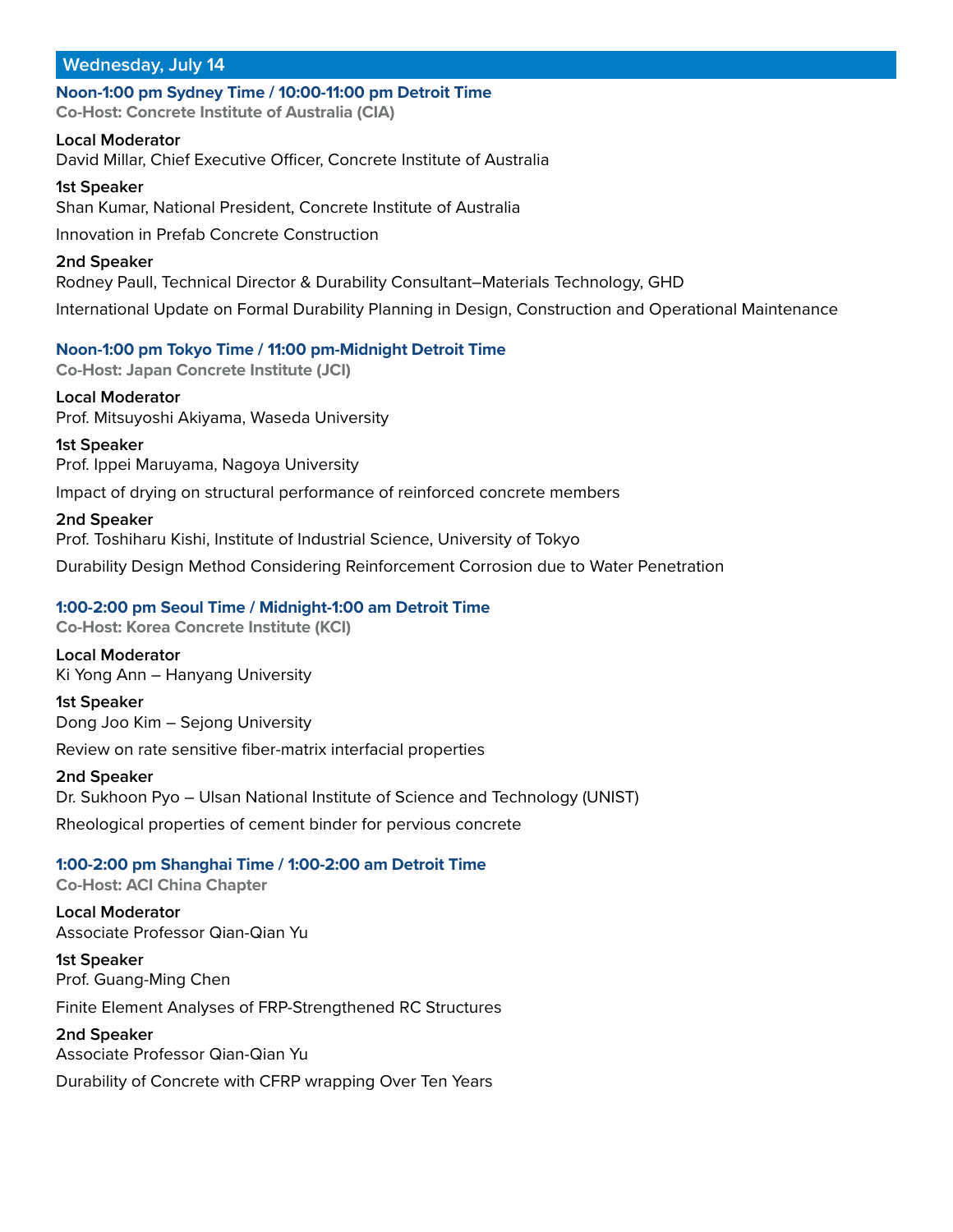**2:00-3:00 pm Singapore Time / 2:00-3:00 am Detroit Time Co-Host: ACI Singapore Chapter**

**Local Moderator** Dr. Lu Jin Ping, President, ACI Singapore Chapter

**1st Speaker** Dr./Assistant Professor Geng Guoqing

Concrete Research in Singapore Context – Experience from NUS

## **2nd Speaker**

Dr. Hongjian Du, Lecturer, Dept. of Civil+Environmental Eng., Nat. Univ. of Singapore.

Improving Concrete Construction Productivity and University Education by 3D Printing

## **2:00-3:00 pm Bangkok Time / 3:00-4:00 am Detroit Time**

**Co-Host: Thailand Concrete Association (TCA)**

**Local Moderator** Assoc. Prof. Thanakorn Pheeraphan (Pete)

**1st Speaker** Prof. Dr. Somnuk Tangtermsirikul

Off-Spec Fly Ashes: Are they really useless?

**2nd Speaker** Chalermwut Snguanyat

The First On-Site 3D Construction Printing in Thailand: SCG Co-Working Space

## **1:30-2:30 pm Mumbai Time / 4:00-5:00 am Detroit Time**

**Co-Host: ACI India Chapter**

**Local Moderator** Dr. Surendra Manjrekar Chairman+Managing Dir.-Sunanda Speciality Coatings Pvt. Ltd., Mumbai

## **1st Speaker**

Mr. Venkataramana Heggade, CEO, STUP Consultants

Introspection on recent failures of precast segmental bridges during construction in India

## **2nd Speaker**

Mr. Pramod Ahuja, Director (Works), Metro PIU, Mumbai Metropolitan Region Development Authority

Measures to increase durability on Mumbai Metro Rail project to meet the design life requirement of concrete in severe coastal climate.

## **1:00-2:00 pm Dubai Time / 5:00-6:00 am Detroit Time**

**Co-Host: ACI UAE Chapter**

**Local Moderator** Ihab Bassiouni, Principal Studies Engineer at Dubai Municipality

**1st Speaker**

Ahmad Khartabil, Technical Manager at Transgulf Readymix

Sustainable Green Concrete in UAE and the Impacts of Incorporating Recycled Aggregate on its Fresh, Rheological, Mechanical & Durability Properties

**2nd Speaker**

Haider Al Haidary, Project Executive at MEET

MEET 3D Concrete Printing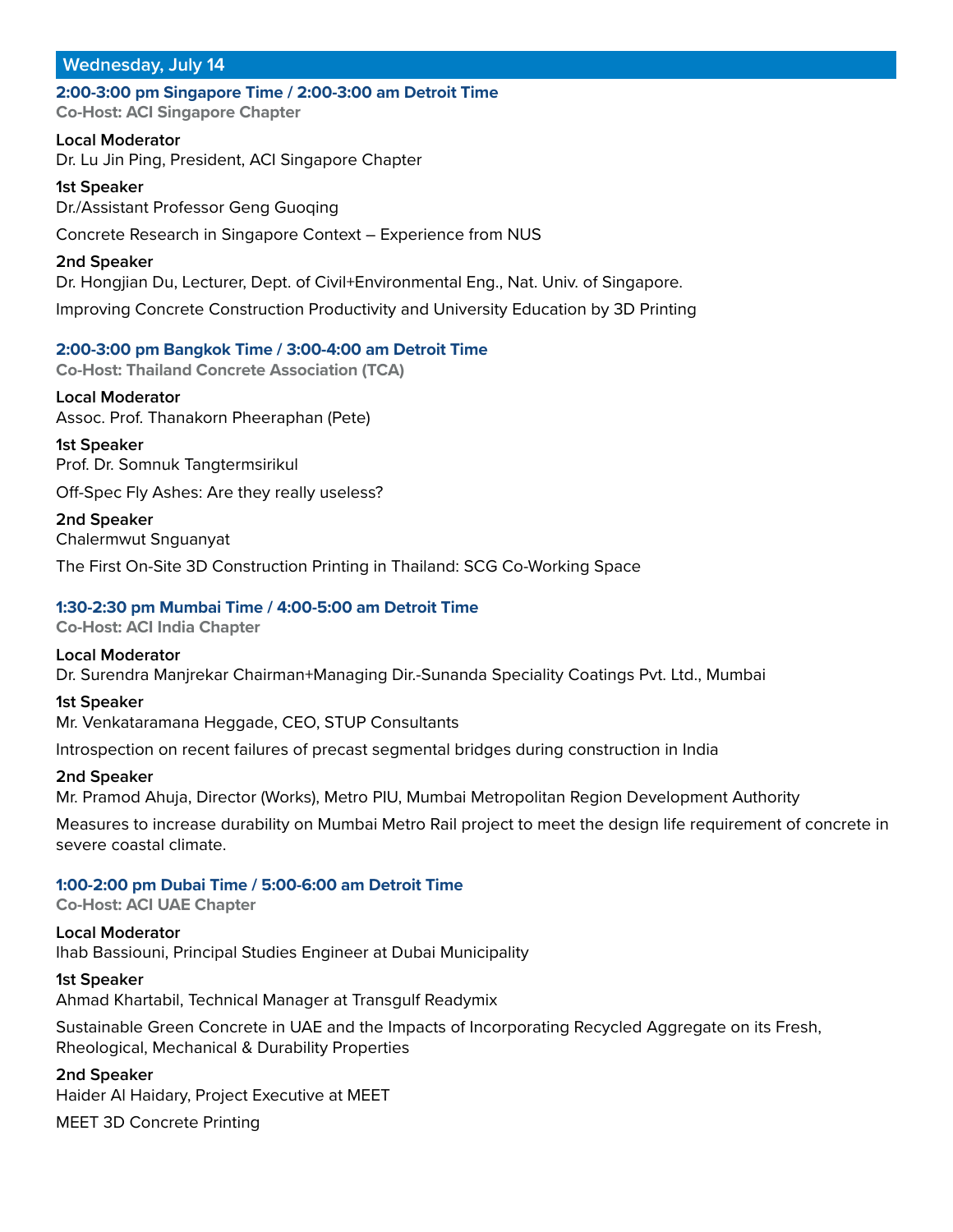# **1:00-2:00 pm Baghdad Time / 6:00-7:00 am Detroit Time**

**Co-Host: ACI Iraq Chapter**

**Local Moderator** Dr. Ali N. Attiyah

**1st Speaker** Dr. Maan S. Hassan

Concrete Quality Control and Troubleshooting in Hot Weather

**2nd Speaker**

Dr. Ahmed Salih Mohammed

Artificial neural network (ANN), M5P-tree, and regression analyses to predict the early age compression strength of concrete modified with DBC-21 and VK-98 polymers

## **1:00-2:00 pm Alexandria Time / 7:00-8:00 am Detroit Time**

**Co-Host: ACI Egypt Chapter**

## **Local Moderator**

Prof. Nasser Darwish, Concrete Structures & Bridges, Alexandria University

## **1st Speakers**

Dr. M. Nasser Darwish, Prof. of Concrete Structures & Bridges, Alexandria University

Lessons Learned & Challenges—Old & Existing RC Buildings: Averting A Structural Disaster – Faults, Experience & Lessons

## **1st Speakers**

Dr. Ashraf El-Zanaty, Prof. of Concrete Structures, Cairo University

Lessons Learned & Challenges—Old & Existing RC Buildings: Case Study—Strengthening of a RC Building

## **2nd Speakers**

Dr. Amr Abd El-Rahman, Prof. of Concrete Structures, Ain Shams University

Challenges in New RC Buildings Design: Applications of Post-Tensioned Slabs in Egypt

## **2nd Speakers**

Dr. Tarek K. Hassan, Prof. of Concrete Structures, Ain Shams University; Head of Structural Design Unit, Dar El Handasah Egypt

Challenges in New RC Buildings Design: Challenges Facing Structural Design of Tall Buildings in Egypt – The Iconic Tower

## **2:00-3:00 pm Rome Time / 8:00-9:00 am Detroit Time**

**Co-Host: ACI Italy Chapter**

**Local Moderator** Luigi Coppola, President, ACI Italy Chapter; Professor, University of Bergamo

**1st Speaker** Paolo Riva - Professor

HPFRC in Seismic Retrofitting of Existing Concrete Structures

**2nd Speaker**

Paolo Casadei Eng - Sireg

An Italian perspective of non-metallic reinforcement: strengthening and seismic upgrade with FRP and FRCM composite materials and GFRP rebars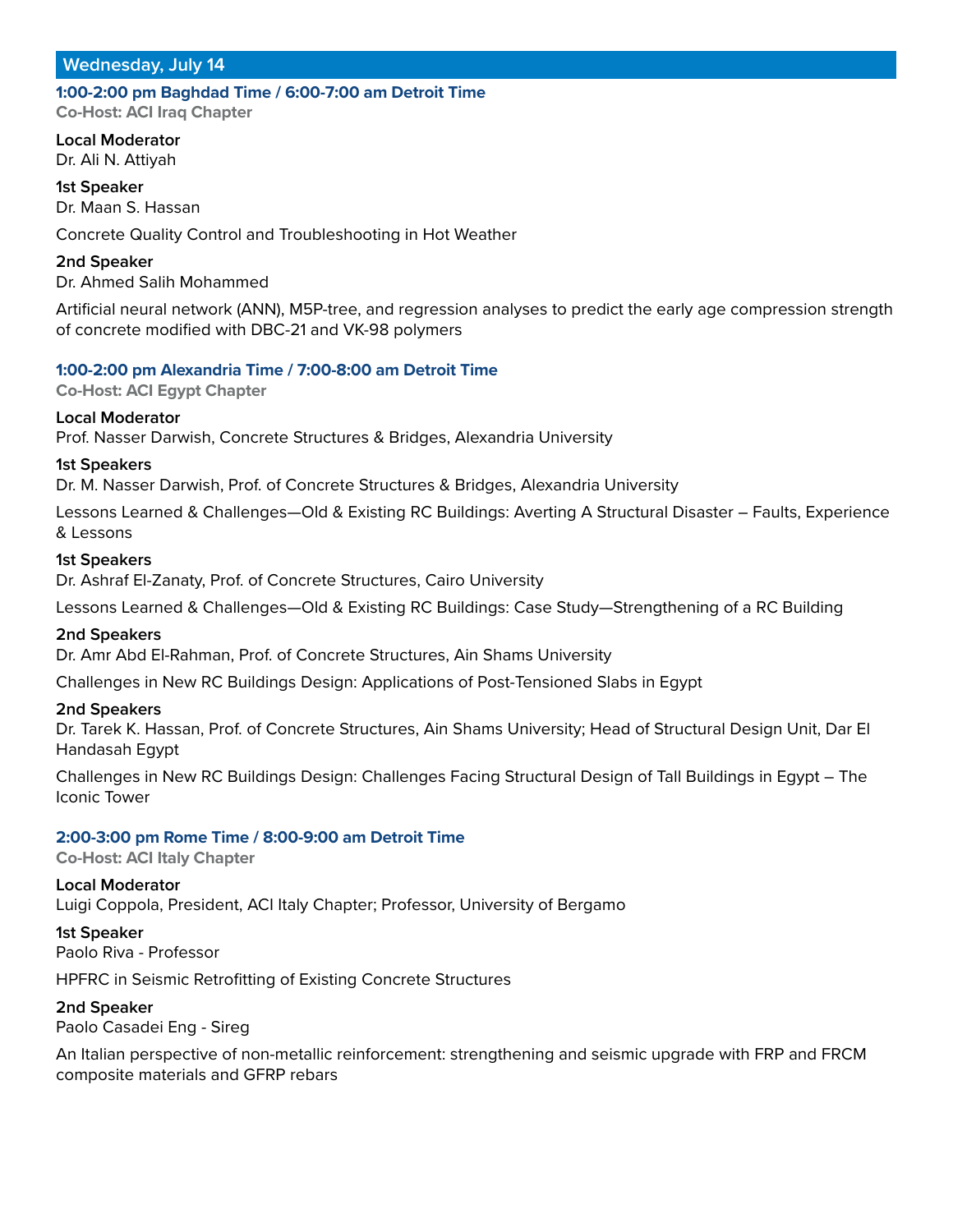#### **3:00-4:00 pm Lausanne Time / 9:00-10:00 am Detroit Time**

**Co-Host: Fédération internationale du béton (fib)**

#### **Local Moderator**

Dr. ir. Agnieszka Bigaj - van Vliet, Senior Scientist, TNO | Netherlands Organization for Applied Scientific Research

#### **1st Speaker**

Luc Taerwe, Emeritus Professor, Ghent University

Resilient Concrete Structures in a Digitalized World

#### **2nd Speaker**

Dr. ir. Agnieszka Bigaj - van Vliet & Motohiro Ohno, Assistant Professor, The University of Tokyo

fib Model Code 2020 - shift towards harmonized approach to design and life cycle management of sustainable concrete structures

#### **4:00-5:00 pm Oslo Time / 10:00-11:00 am Detroit Time**

**Co-Host: Norwegian Concrete Association (NCA)**

**Local Moderator** Cecilie Hagby

**1st Speaker**

Kjell Skjeggerud, Head of Development Heidelberg Cement

The Worlds First Cement Carbon Capture Facility at Norcem Brevik cement plant—making concrete a zero emission building material

#### **2nd Speaker**

Erik Stormyr, Project Manager Hywind Tampen

Building Hywind Tampen, the World's largest floating offshore wind farm

## **5:00-6:00 pm Madrid Time / 11:00 am-Noon Detroit Time**

**Co-Host: Asociación Española de Ingeniería Estructural (ACHE)**

#### **Local Moderator**

Dr. Antoni Cladera, Civil Engineer, Vice-president of ACHE and Professor at the University of Balearic Islands

# **1st Speaker**

Belén González-Fonteboa

Sustainable cement-based materials to build the future

## **2nd Speaker**

Héctor Bernardo

Challenges in the construction of singular concrete structures for the 21st century

## **5:00-6:00 pm London Time / Noon-1:00 pm Detroit Time**

**Co-Host: Institute of Concrete Technology (ICT)**

**Local Moderator** Professor P. A. Muhammed Basheer

**1st Speaker** Professor Kevin Paine

Autonomic self-healing concrete: A resilient material for life

**2nd Speaker** Barry Gilroy

Delivering more sustainable concrete through accelerated carbonation curing